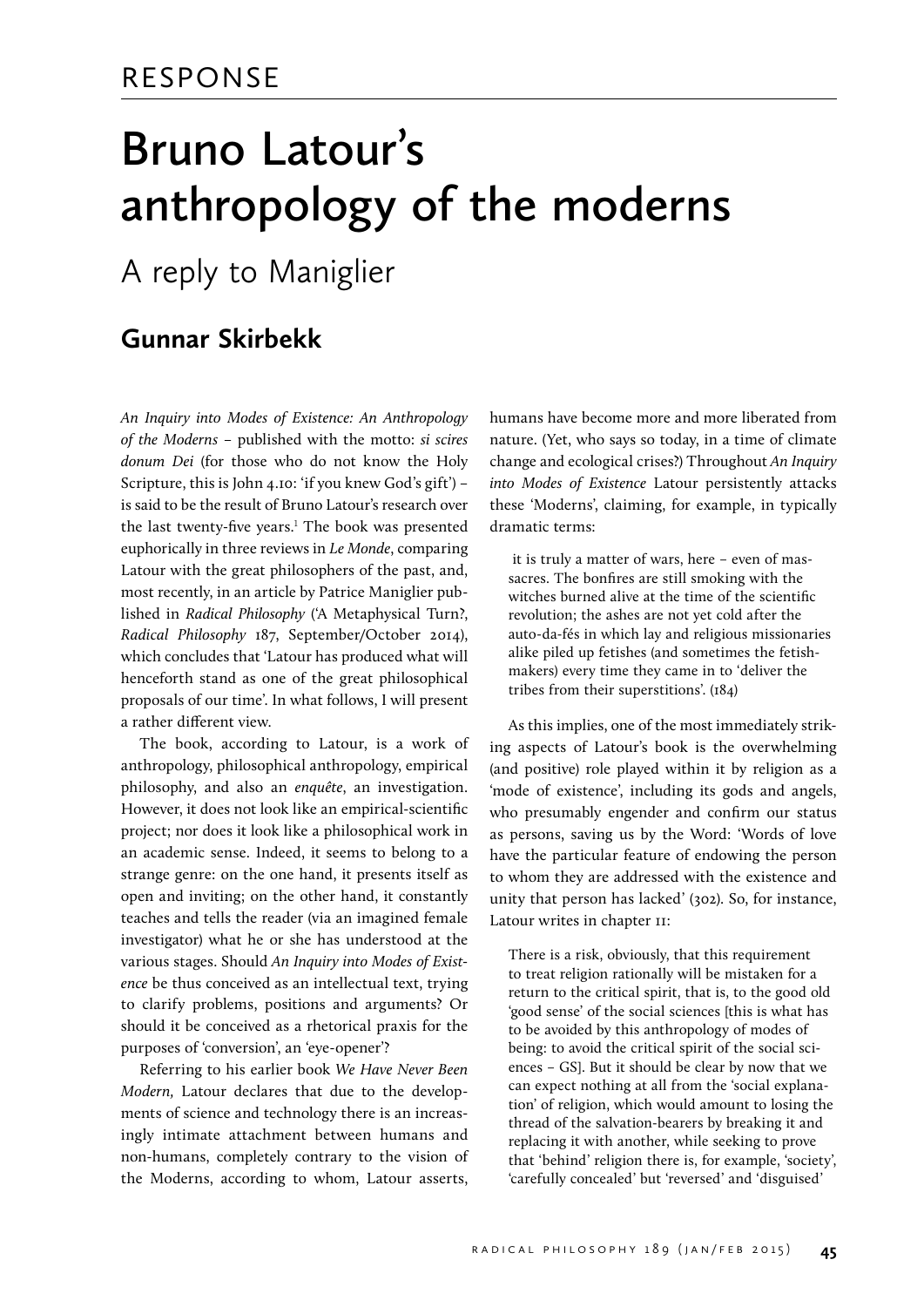[therefore: a 'flat' anthropology; there can no sociological explanation – GS]. Such an 'explanation' would amount to losing religion, to be sure, but also to betraying the very notion of the rational – not to mention that we would not understand anything about 'the social' either. There is nothing 'behind' religion – no more than there is anything at all interesting 'behind' fiction, law, science, and so on, for that matter, since each mode is its own explanation, complete in its kind [and thus there is no room for social criticism of religious 'modes of existence' – GS]. (307)

While Latour had been criticized for being a constructivist and a relativist, who says that material objects are agents, and who lacks a clear scientific foundation, as far as I can see nobody has pointed critically at the decisive role played by religion in his project. This is basically an onto-theo-logical work.

In taking intellectual work seriously, we need to

contextualize it (at the same time as the arguments should be taken headon). Indeed, is contextualization not an essential exercise for all anthropology? And should not anthropologists contextualize themselves as well? It is useful, then, to consider Latour's own autobiographical remarks in a recent interview in the journal *Social Studies of Science* (2013). From 1966 to  $1975$  – aged 19 to 28 – Latour was (in his own words) a 'militant Catholic', first at the University of Dijon, then at the University of Tours, where

he wrote his PhD in theology: *Exégèse et ontologie: à propos de la resurrection*. Resurrection, the mode of existence of Jesus, from Friday to Sunday, and thereafter: what 'mode of existence' is this, what kind of ontology? Evidently, a simplistic dual ontology of subject–object won't do. Resurrection, by biblical exegesis: but how? By learning from Rudolf Bultmann, we are told. In short: biblical exegesis as a way to a revised ontology.

Latour is explicit here about what he was, but he does not mention what he was not. In 1968 he was 21. That year, in Paris, the student revolt broke out, with militant demonstrations and formative discussions about the Vietnam War, capitalism and the onedimensional society, Marx and Marcuse. Latour was not, however, in Paris, but in the provinces, pondering religious mysteries. And there, before his encounter with Bultmann, was Charles Péguy. Each September, Latour used to go with his mother and father to the Péguy symposium in Orléans, for memorial lectures.

His first writing was on Péguy (*Clio).* He makes it explicit: he learnt the repetitive style from Péguy, and from Péguy he got the idea of modes of existence. As he puts it in the *Social Studies of Science* interview: 'It's from Péguy that I got the idea of what I now call a mode of existence: a sort of stream or continuity of action, interrupted by a hiatus. It's a mixture between Péguy and Bultmann':

Strangely, to my eyes, the systematic deconstruction by exegesis of all dogmatic certitude, far from weakening the truth value that the successive glosses played out over and over, made it possible at last to raise the question of religious truth. But only on condition of acknowledging that there was an itinerary of veridiction with its own felicity conditions, an itinerary whose traces remain in exegesis and of which Péguy had tried to reproduce the disturbing tonality with his repetitive style at the turn of the twentieth century.



Consequently, this is my hypothesis: Latour's basic and formative concern is religion (that is, Roman Catholicism), and his peculiar style and genre are consistent with this concern, as a crucial part of his attempt to avoid an analytic critique of religion. A 'flat' interaction, focusing on immediate experiences, is a way of avoiding sociological (or psychological) explanations of religious phenomena, and thereby avoiding that kind of criticism of religion which stems from Marx and Freud, as well as from the radicalism of the youth movement in the 1970s. Suggestively repetitive, conceptually vague, and characterized by a blend of inclusive reasonableness and aggressive confrontations, Latour's is a style that is unusual for academic work but that is common in the realms of both politics and religion.

Instead of military service, in 1973–75 Latour went to Africa to teach ('a sort of French Peace Corps', as he describes it in *Social Studies of Science*). He now describes himself at that time as 'a provincial,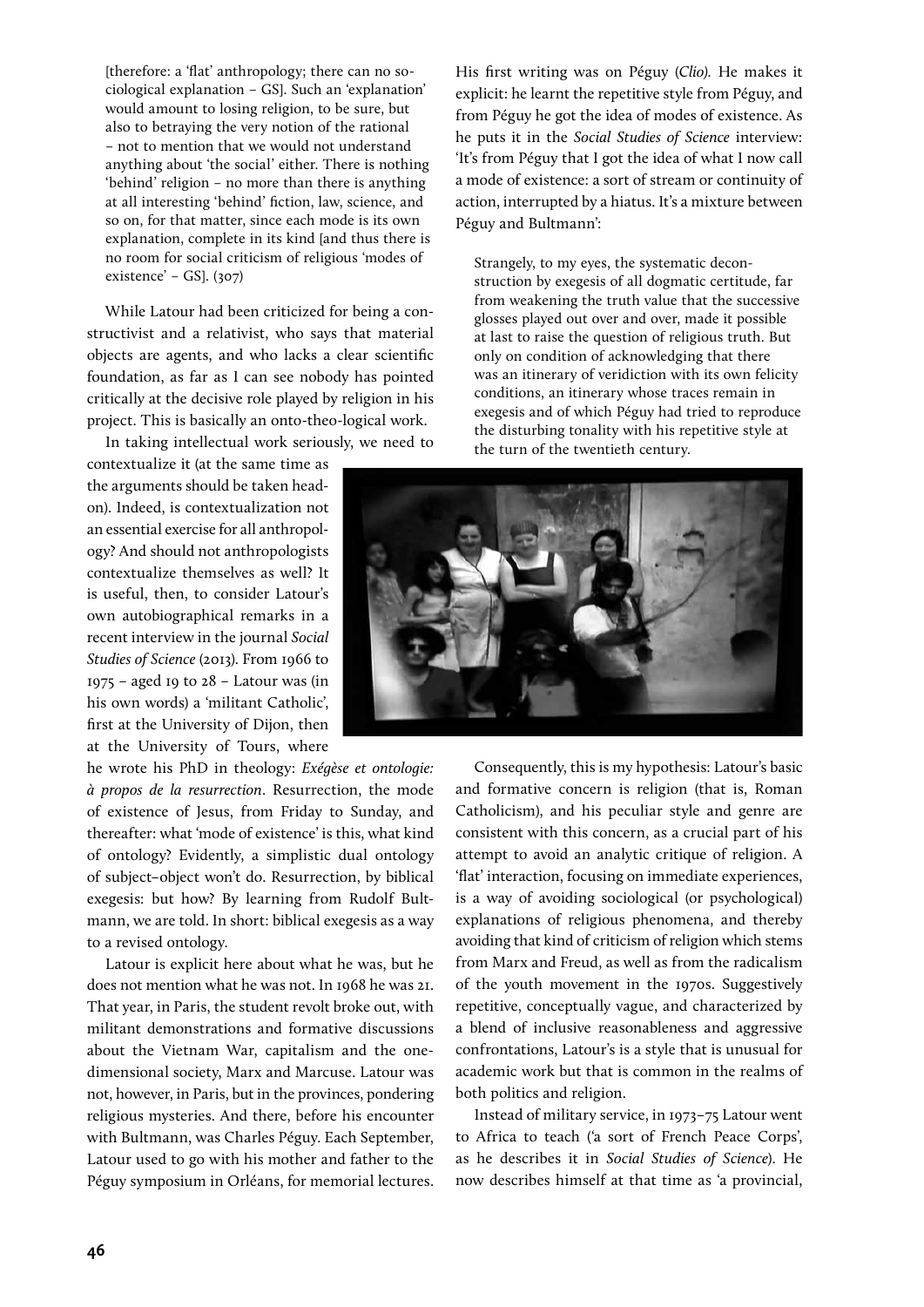bourgeois Catholic', who was suddenly confronted with (French) neocolonialism. Here, he 'discovered all at once, the most predatory forms of capitalism…' In other words, only in 1973, relocated in Africa, does Latour, this 'provincial bourgeois', discover capitalism. To what end? To take part in the current discussions or political protests? No. He now discovered 'the methods of ethnography, the puzzles of anthropology'. Again, it is modernity that appears as the great evil.

In the concluding chapter, Latour apologizes for what could be seen as 'the bizarre taste of an autodidact', since (he now says) the whole thing is but 'a "provisional report" on a collective inquiry that can now begin, at last' (476). Therefore, the reader should not be too strict: 'the reader mustn't deal with them [my formulations] too unjustly' (480). Yet, this can hardly counter the fact that, after nearly 500 pages, it still remains unclear exactly what Latour means by 'the Moderns'. This is surprising, because, after all, there is no shortage of extensive discussions on various conceptions of modernity and modernization. Could we not expect, and require, an explanation of Latour's contribution to this lengthy history? It is clear, for example, that the subject– object dichotomy has been thoroughly criticized from dialectical and phenomenological perspectives through to the pragmatic–linguistic turn and the critique of instrumental rationality, as well as via a focus on different forms of situated rationality (or *Wissenschaft*). If someone claims to have new and interesting contributions to make to such debates, is it too much to expect some clarification as to how these differ from what has already been said and done before?

Symmetrical treatment, Latour says. Yes, but also self-reflective, both as to one's own epistemic presuppositions and as to one's own geo-cultural 'situatedness' – which, ironically, is precisely what we should expect from an anthropologist. In the 1970s, in Africa, Latour saw himself as a 'provincial bourgeois Catholic', but not as French – something which could have been useful in contextualizing his own experience of 'the Moderns'. As it is, the whole project is somewhat Kafkaesque: there is an *enquête*, an investigation, in which those who are the accused are presented as terrible and dangerous – but it remains unclear who the accused are, and of what precise crime they are accused.

In the concluding and apparently self-critical chapter, Latour states: 'The first test can thus be formulated this way: by following these navigation

procedures, have I been able to make perceptible to readers a certain number of tonalities or wavelengths that modern institutions in their shambles have made it impossible to capture?' (477). Does this mean that it is 'unjust' to blame Latour for his lack of precision? Apparently, his ambition is to come up with new and improved conceptualizations of the major 'modes of existence' in a plural modern world. In so doing, he pretends to 'improve' the overall conceptual scheme, and thereby overrule the various specialists. But when he says that it would be 'unjust' to criticize his formulations, this claim functions as a rhetorical twist that also precludes unpleasant questions about his gigantic project. Yes, there is a need for interdisciplinary reflection. But the idea that one discipline – the Latourian version of anthropology – could be able to provide the (one and only) adequate conceptual overview of the whole of the modern world, with its plurality of values, activities and institutions, and of all the other disciplines with their various perspectives and insights, is both naive and arrogant.

Latour's aim is to elaborate a conceptual scheme for all main 'modes of existence', by some kind of generalizing abstraction from everyday experiences. But what about the selection and representativeness of these presumably everyday experiences? What about the way they are transferred into general concepts? What about the status of this abstract conceptual scheme? As to the question of representiveness: what about ordinary people, and *their* everyday experiences, from around the globe? For instance, what about the various and well-entrenched experiences of religion in India or China, or in Muslim countries? Are their experiences taken care of by Latour's comments on religious experiences, conceived in terms of interpersonal love relations? (Maniglier acknowledges this problem, but can only say that Latour 'must be his own judge on this score'.)

Finally, we should respond to the decisive statement, made at the end of the book: 'If this test fails, if my readers do not feel better equipped to become sensitive to the experiences assembled here, if their attention is not directed toward the beings whose specifications differ in each case, then the affair is over' (477). On its own terms, the Latourian game is, for me, over. The case is closed.

#### **Notes**

1. Bruno Latour, *An Inquiry into Modes of Existence: An Anthropology of the Moderns*, trans. Catherine Porter, Harvard University Press, Cambridge MA, 2013. Page references to this edition appear in brackets within the main text.